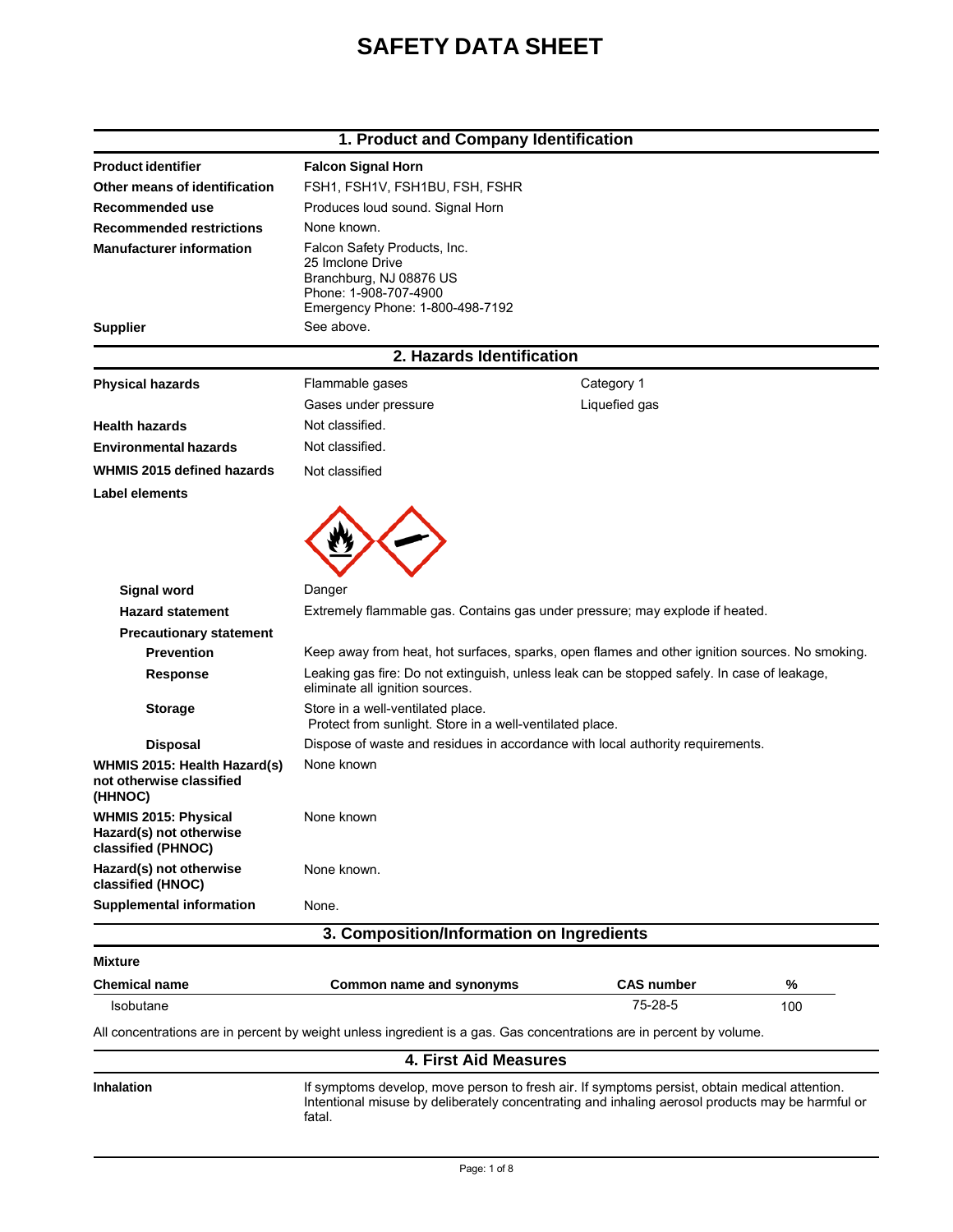| <b>Skin contact</b>                                                          | In case of contact with liquefied gas, thaw frosted parts with lukewarm water. Remove<br>contaminated clothing. Treat for frostbite by gently warming affected area. Wash with soap and<br>water. Obtain medical attention if irritation persists.                                                                                                                                                                                                                                                                                                                                                                                                                                                                                                                           |  |
|------------------------------------------------------------------------------|------------------------------------------------------------------------------------------------------------------------------------------------------------------------------------------------------------------------------------------------------------------------------------------------------------------------------------------------------------------------------------------------------------------------------------------------------------------------------------------------------------------------------------------------------------------------------------------------------------------------------------------------------------------------------------------------------------------------------------------------------------------------------|--|
| Eye contact                                                                  | Flush with cool water. Remove contact lenses, if applicable, and continue flushing. Obtain<br>medical attention if irritation persists.                                                                                                                                                                                                                                                                                                                                                                                                                                                                                                                                                                                                                                      |  |
| Ingestion                                                                    | Not likely, due to the form of the product.                                                                                                                                                                                                                                                                                                                                                                                                                                                                                                                                                                                                                                                                                                                                  |  |
| <b>Most important</b><br>symptoms/effects, acute and<br>delayed              | Contact with liquefied gas might cause frostbites, in some cases with tissue damage.                                                                                                                                                                                                                                                                                                                                                                                                                                                                                                                                                                                                                                                                                         |  |
| Indication of immediate<br>medical attention and special<br>treatment needed | Treat patient symptomatically. Treat frost-bitten areas as needed.                                                                                                                                                                                                                                                                                                                                                                                                                                                                                                                                                                                                                                                                                                           |  |
| <b>General information</b>                                                   | If you feel unwell, seek medical advice (show the label where possible). Ensure that medical<br>personnel are aware of the material(s) involved, and take precautions to protect themselves. Show<br>this safety data sheet to the doctor in attendance. Avoid contact with eyes and skin. Keep out of<br>reach of children.                                                                                                                                                                                                                                                                                                                                                                                                                                                 |  |
|                                                                              | 5. Fire Fighting Measures                                                                                                                                                                                                                                                                                                                                                                                                                                                                                                                                                                                                                                                                                                                                                    |  |
| Suitable extinguishing media                                                 | Foam. Dry chemical powder.                                                                                                                                                                                                                                                                                                                                                                                                                                                                                                                                                                                                                                                                                                                                                   |  |
| Unsuitable extinguishing<br>media                                            | None known.                                                                                                                                                                                                                                                                                                                                                                                                                                                                                                                                                                                                                                                                                                                                                                  |  |
| Specific hazards arising from<br>the chemical                                | During fire, gases hazardous to health may be formed.                                                                                                                                                                                                                                                                                                                                                                                                                                                                                                                                                                                                                                                                                                                        |  |
| Special protective equipment<br>and precautions for firefighters             | Firefighters should wear full protective clothing including self- contained breathing apparatus.                                                                                                                                                                                                                                                                                                                                                                                                                                                                                                                                                                                                                                                                             |  |
| <b>Fire-fighting</b><br>equipment/instructions                               | In case of fire and/or explosion do not breathe fumes. DO NOT EXTINGUISH A LEAKING GAS<br>FIRE UNLESS LEAK CAN BE STOPPED. In case of fire: Stop leak if safe to do so. Do not move<br>cargo or vehicle if cargo has been exposed to heat. Move containers from fire area if you can do<br>so without risk. Do not direct water at source of leak or safety devices as icing may occur. Use<br>water spray to cool unopened containers. For massive fire in cargo area, use unmanned hose<br>holder or monitor nozzles, if possible. If not, withdraw and let fire burn out.                                                                                                                                                                                                 |  |
| <b>Specific methods</b>                                                      | Use standard firefighting procedures and consider the hazards of other involved materials. Cool<br>containers exposed to flames with water until well after the fire is out.                                                                                                                                                                                                                                                                                                                                                                                                                                                                                                                                                                                                 |  |
| <b>General fire hazards</b>                                                  | Extremely flammable gas. Contents under pressure. Pressurized container may explode when<br>exposed to heat or flame.                                                                                                                                                                                                                                                                                                                                                                                                                                                                                                                                                                                                                                                        |  |
| <b>Hazardous combustion</b><br>products                                      | May include and are not limited to: Oxides of carbon.                                                                                                                                                                                                                                                                                                                                                                                                                                                                                                                                                                                                                                                                                                                        |  |
|                                                                              | <b>6. Accidental Release Measures</b>                                                                                                                                                                                                                                                                                                                                                                                                                                                                                                                                                                                                                                                                                                                                        |  |
| Personal precautions,<br>protective equipment and<br>emergency procedures    | Keep unnecessary personnel away. Keep people away from and upwind of spill/leak. Keep out of<br>low areas. Eliminate all ignition sources (no smoking, flares, sparks, or flames in immediate area).<br>Many gases are heavier than air and will spread along ground and collect in low or confined areas<br>(sewers, basements, tanks). Wear appropriate protective equipment and clothing during clean-up.<br>Emergency personnel need self-contained breathing equipment. Do not touch damaged<br>containers or spilled material unless wearing appropriate protective clothing. Ventilate closed<br>spaces before entering them. Local authorities should be advised if significant spillages cannot be<br>contained. For personal protection, see section 8 of the SDS. |  |
| Methods and materials for<br>containment and cleaning up                     | Refer to attached safety data sheets and/or instructions for use. Stop leak if you can do so without<br>risk. Isolate area until gas has dispersed. Eliminate all ignition sources (no smoking, flares, sparks,<br>or flames in immediate area). Keep combustibles (wood, paper, oil, etc.) away from spilled<br>material. For waste disposal, see section 13 of the SDS.                                                                                                                                                                                                                                                                                                                                                                                                    |  |
| <b>Environmental precautions</b>                                             | Prevent further leakage or spillage if safe to do so. Avoid discharge into drains, water courses or<br>onto the ground. Do not discharge into lakes, streams, ponds or public waters.                                                                                                                                                                                                                                                                                                                                                                                                                                                                                                                                                                                        |  |
|                                                                              | 7. Handling and Storage                                                                                                                                                                                                                                                                                                                                                                                                                                                                                                                                                                                                                                                                                                                                                      |  |
| <b>Precautions for safe handling</b>                                         | Use good industrial hygiene practices in handling this material.<br>Keep away from heat/sparks/open flames/hot surfaces. - No smoking.<br>Do not handle, store or open near an open flame, sources of heat or sources of ignition. Protect<br>material from direct sunlight.<br>Do not smoke.<br>All equipment used when handling the product must be grounded.<br>Provide adequate ventilation.<br>Avoid prolonged exposure.<br>Wash thoroughly after handling.<br>When using do not eat or drink.                                                                                                                                                                                                                                                                          |  |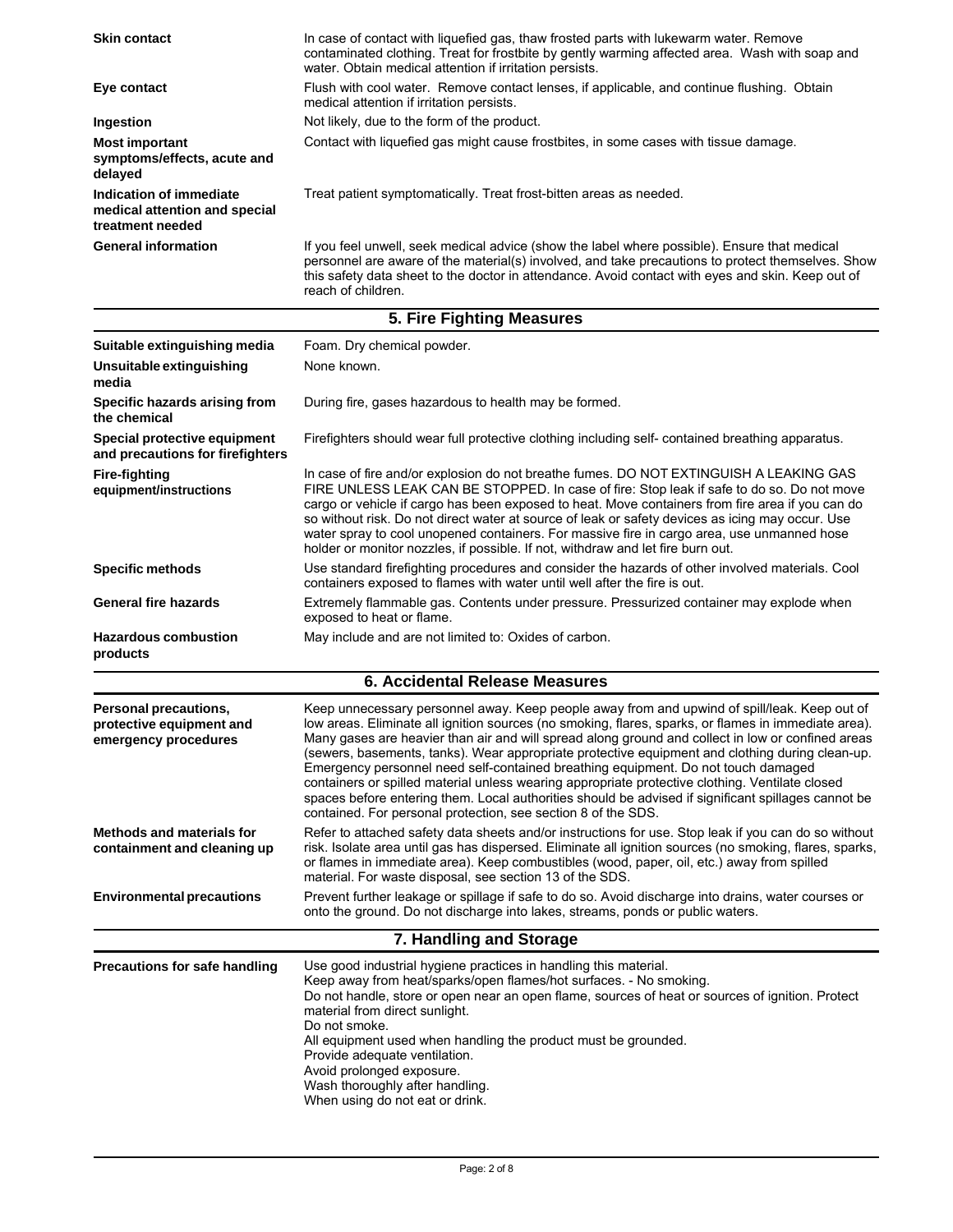### **8. Exposure Controls/Personal Protection**

| Occupational exposure limits                                     |                                                                                                                                                                                                                                                                                                                                                                                                                                        | Canada. British Columbia OELs. (Occupational Exposure Limits for Chemical Substances, Occupational Health and |  |
|------------------------------------------------------------------|----------------------------------------------------------------------------------------------------------------------------------------------------------------------------------------------------------------------------------------------------------------------------------------------------------------------------------------------------------------------------------------------------------------------------------------|---------------------------------------------------------------------------------------------------------------|--|
| Safety Regulation 296/97, as amended)<br><b>Components</b>       | Type                                                                                                                                                                                                                                                                                                                                                                                                                                   | Value                                                                                                         |  |
| Isobutane (CAS 75-28-5)                                          | <b>TWA</b>                                                                                                                                                                                                                                                                                                                                                                                                                             | 1000 ppm                                                                                                      |  |
| <b>Components</b>                                                | Canada. Manitoba OELs (Reg. 217/2006, The Workplace Safety And Health Act)<br>Type                                                                                                                                                                                                                                                                                                                                                     | Value                                                                                                         |  |
| Isobutane (CAS 75-28-5)                                          | <b>STEL</b>                                                                                                                                                                                                                                                                                                                                                                                                                            | 1000 ppm                                                                                                      |  |
|                                                                  | Canada. Ontario OELs. (Control of Exposure to Biological or Chemical Agents)                                                                                                                                                                                                                                                                                                                                                           |                                                                                                               |  |
| <b>Components</b>                                                | <b>Type</b>                                                                                                                                                                                                                                                                                                                                                                                                                            | Value                                                                                                         |  |
| Isobutane (CAS 75-28-5)                                          | <b>TWA</b>                                                                                                                                                                                                                                                                                                                                                                                                                             | 800 ppm                                                                                                       |  |
| <b>US. ACGIH Threshold Limit Values</b><br><b>Components</b>     | Type                                                                                                                                                                                                                                                                                                                                                                                                                                   | Value                                                                                                         |  |
| Isobutane (CAS 75-28-5)                                          | <b>STEL</b>                                                                                                                                                                                                                                                                                                                                                                                                                            | $1000$ ppm                                                                                                    |  |
| US. NIOSH: Pocket Guide to Chemical Hazards<br><b>Components</b> | Type                                                                                                                                                                                                                                                                                                                                                                                                                                   | Value                                                                                                         |  |
| Isobutane (CAS 75-28-5)                                          | <b>TWA</b>                                                                                                                                                                                                                                                                                                                                                                                                                             | 1900 mg/m3<br>800 ppm                                                                                         |  |
| <b>Biological limit values</b>                                   | No biological exposure limits noted for the ingredient(s).                                                                                                                                                                                                                                                                                                                                                                             |                                                                                                               |  |
| Appropriate engineering<br>controls                              | Good general ventilation (typically 10 air changes per hour) should be used. Ventilation rates<br>should be matched to conditions. If applicable, use process enclosures, local exhaust ventilation,<br>or other engineering controls to maintain airborne levels below recommended exposure limits. If<br>exposure limits have not been established, maintain airborne levels to an acceptable level.                                 |                                                                                                               |  |
|                                                                  | Individual protection measures, such as personal protective equipment                                                                                                                                                                                                                                                                                                                                                                  |                                                                                                               |  |
| Eye/face protection                                              | Wear safety glasses with side shields.                                                                                                                                                                                                                                                                                                                                                                                                 |                                                                                                               |  |
| <b>Skin protection</b><br><b>Hand protection</b>                 | Wear protective gloves. Confirm with a reputable supplier first.                                                                                                                                                                                                                                                                                                                                                                       |                                                                                                               |  |
| Other                                                            |                                                                                                                                                                                                                                                                                                                                                                                                                                        | Wear suitable protective clothing. As required by employer code.                                              |  |
| <b>Respiratory protection</b>                                    | In case of insufficient ventilation, wear suitable respiratory equipment. Where exposure guideline<br>levels may be exceeded, use an approved NIOSH respirator.<br>Respirator should be selected by and used under the direction of a trained health and safety<br>professional following requirements found in OSHA's respirator standard (29 CFR 1910.134),<br>CAN/CSA-Z94.4 and ANSI's standard for respiratory protection (Z88.2). |                                                                                                               |  |
| <b>Thermal hazards</b>                                           | Not applicable.                                                                                                                                                                                                                                                                                                                                                                                                                        |                                                                                                               |  |
| <b>General hygiene</b><br>considerations                         | smoke.                                                                                                                                                                                                                                                                                                                                                                                                                                 | Use good industrial hygiene practices in handling this material. When using, do not eat, drink or             |  |
|                                                                  | 9. Physical and Chemical Properties                                                                                                                                                                                                                                                                                                                                                                                                    |                                                                                                               |  |

| Appearance                                 | Aerosol             |
|--------------------------------------------|---------------------|
| <b>Physical state</b>                      | Gas.                |
| <b>Form</b>                                | Liquefied gas.      |
| Color                                      | Colorless           |
| Odor                                       | Slight ethereal.    |
| Odor threshold                             | Not available.      |
| pH                                         | Not available.      |
| Melting point/freezing point               | Not available.      |
| Initial boiling point and boiling<br>range | 10.94 °F (-11.7 °C) |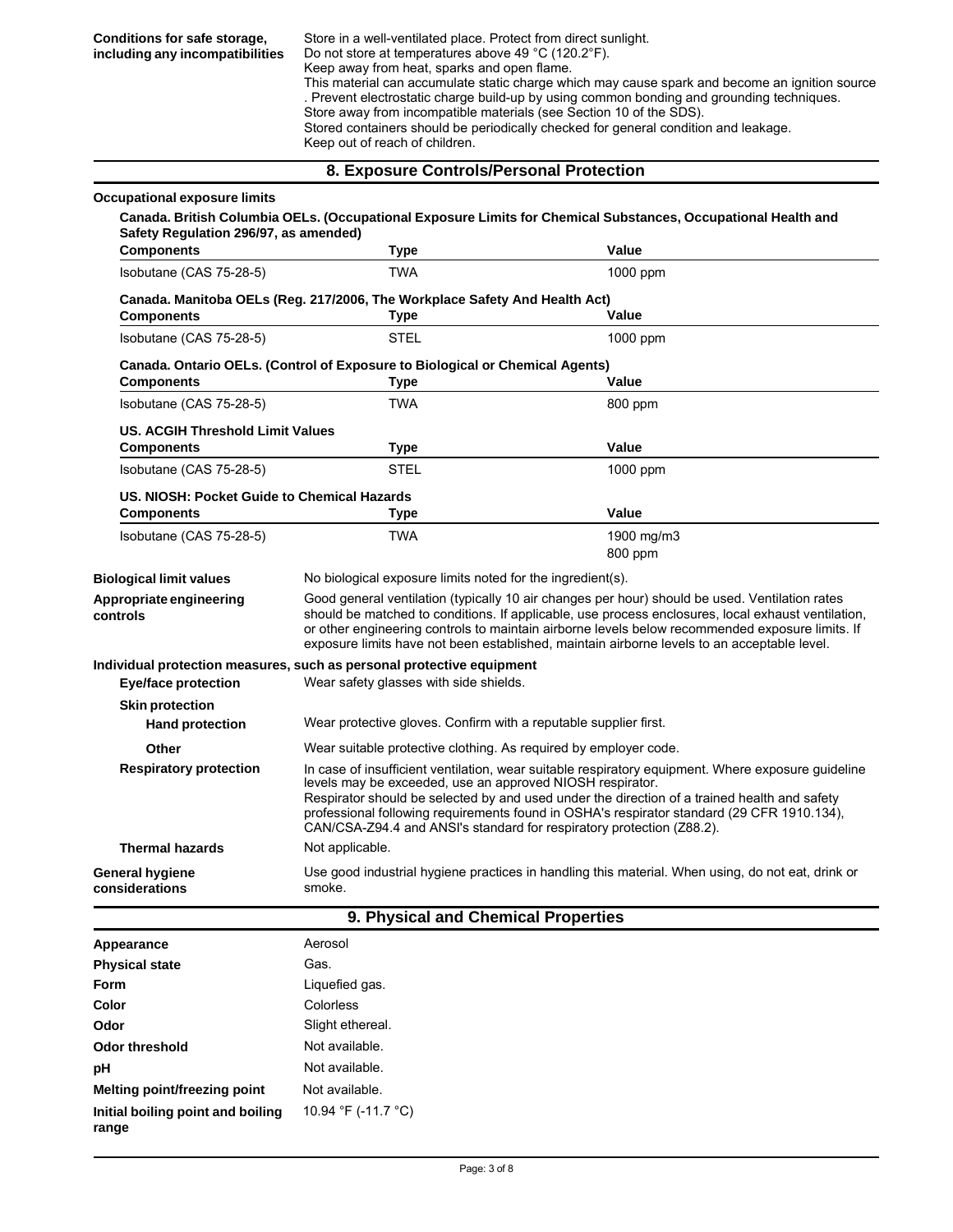| Pour point                                                                         | Not available.                                                                                                                                                            |                          |  |
|------------------------------------------------------------------------------------|---------------------------------------------------------------------------------------------------------------------------------------------------------------------------|--------------------------|--|
| <b>Specific gravity</b>                                                            | 0.523                                                                                                                                                                     |                          |  |
| <b>Partition coefficient</b><br>(n-octanol/water)                                  | Not available.                                                                                                                                                            |                          |  |
| <b>Flash point</b>                                                                 | -117.0 °F (-82.8 °C) Open Cup                                                                                                                                             |                          |  |
| <b>Evaporation rate</b>                                                            | $> 1$ (Ethyl Ether = 1.0)                                                                                                                                                 |                          |  |
| Flammability (solid, gas)                                                          | Flammable gas.                                                                                                                                                            |                          |  |
| Upper/lower flammability or explosive limits                                       |                                                                                                                                                                           |                          |  |
| Explosive limit - lower (%)                                                        | 1.8                                                                                                                                                                       |                          |  |
| Explosive limit - upper (%)                                                        | 8.4                                                                                                                                                                       |                          |  |
| Vapor pressure                                                                     | 300 kPa                                                                                                                                                                   |                          |  |
| Vapor density                                                                      | 2.006                                                                                                                                                                     |                          |  |
| <b>Relative density</b>                                                            | Not available.                                                                                                                                                            |                          |  |
| Solubility(ies)                                                                    | Not available.                                                                                                                                                            |                          |  |
| Auto-ignition temperature                                                          | 860 °F (460 °C)                                                                                                                                                           |                          |  |
| <b>Decomposition temperature</b>                                                   | Not available.                                                                                                                                                            |                          |  |
| <b>Viscosity</b>                                                                   | Not available.                                                                                                                                                            |                          |  |
| <b>Other information</b>                                                           |                                                                                                                                                                           |                          |  |
| <b>Density</b>                                                                     | $0.59$ lb/gal                                                                                                                                                             |                          |  |
| <b>Explosive properties</b>                                                        | Not explosive.                                                                                                                                                            |                          |  |
| <b>Oxidizing properties</b>                                                        | Not oxidizing.                                                                                                                                                            |                          |  |
|                                                                                    | 10. Stability and Reactivity                                                                                                                                              |                          |  |
| <b>Reactivity</b>                                                                  | This may react with strong oxidizing agents.                                                                                                                              |                          |  |
| <b>Possibility of hazardous</b><br>reactions                                       | Hazardous polymerization does not occur.                                                                                                                                  |                          |  |
| <b>Chemical stability</b>                                                          | Material is stable under normal conditions.                                                                                                                               |                          |  |
| <b>Conditions to avoid</b>                                                         | Heat, open flames, static discharge, sparks and other ignition sources. Aerosol containers are<br>unstable at temperatures above 49°C (120.2°F).                          |                          |  |
| Incompatible materials                                                             | Strong oxidizing agents.                                                                                                                                                  |                          |  |
| Hazardous decomposition<br>products                                                | May include and are not limited to: Oxides of carbon.                                                                                                                     |                          |  |
|                                                                                    | 11. Toxicological Information                                                                                                                                             |                          |  |
| <b>Routes of exposure</b>                                                          | Eye, Skin contact, Inhalation.                                                                                                                                            |                          |  |
| Information on likely routes of exposure                                           |                                                                                                                                                                           |                          |  |
| Ingestion                                                                          | Expected to be a low ingestion hazard. May cause stomach distress, nausea or vomiting.                                                                                    |                          |  |
| <b>Inhalation</b>                                                                  | Prolonged inhalation may be harmful. Excessive intentional inhalation may cause respiratory tract<br>irritation and central nervous system effects (headache, dizziness). |                          |  |
| <b>Skin contact</b>                                                                | Contact with liquefied gas might cause frostbites, in some cases with tissue damage.                                                                                      |                          |  |
| Eye contact                                                                        | Direct contact with eyes may cause temporary irritation.                                                                                                                  |                          |  |
| Symptoms related to the<br>physical, chemical and<br>toxicological characteristics | Direct contact with eyes may cause temporary irritation.                                                                                                                  |                          |  |
| Information on toxicological effects                                               |                                                                                                                                                                           |                          |  |
| <b>Acute toxicity</b>                                                              |                                                                                                                                                                           |                          |  |
| <b>Components</b>                                                                  | <b>Species</b>                                                                                                                                                            | <b>Test Results</b>      |  |
| Isobutane (CAS 75-28-5)                                                            |                                                                                                                                                                           |                          |  |
| <b>Acute</b>                                                                       |                                                                                                                                                                           |                          |  |
| Dermal                                                                             |                                                                                                                                                                           |                          |  |
| LD50                                                                               | Not available                                                                                                                                                             |                          |  |
| Inhalation                                                                         |                                                                                                                                                                           |                          |  |
| <b>LC50</b>                                                                        | Mouse                                                                                                                                                                     | 1237 mg/L, 120 min, ECHA |  |
|                                                                                    |                                                                                                                                                                           | 57 %, 120 minutes, ECHA  |  |
|                                                                                    |                                                                                                                                                                           | 52 mg/L, 1 h, HSDB       |  |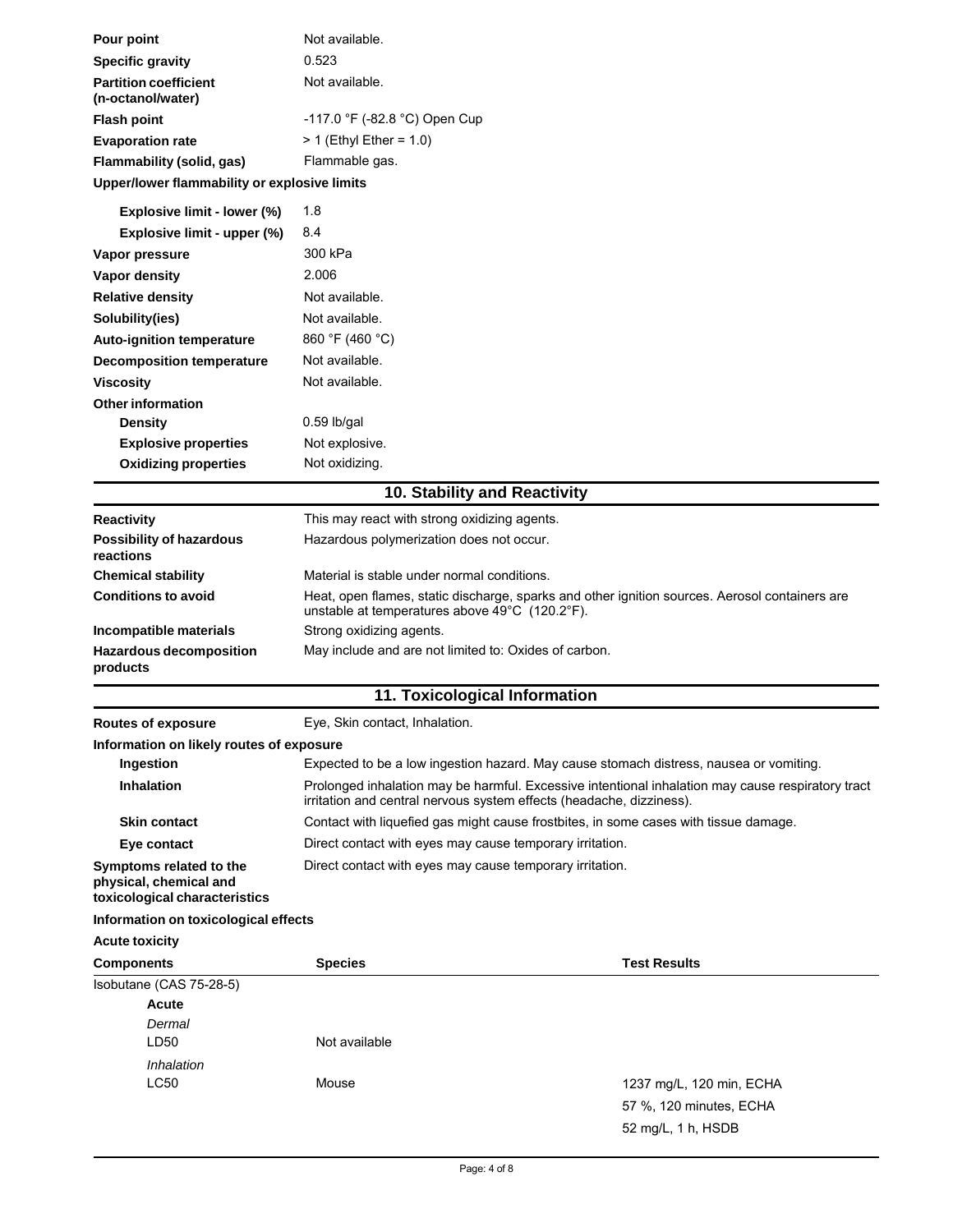| <b>Components</b>                                     | <b>Species</b>                                                                                                                                                                                                         | <b>Test Results</b>       |
|-------------------------------------------------------|------------------------------------------------------------------------------------------------------------------------------------------------------------------------------------------------------------------------|---------------------------|
|                                                       |                                                                                                                                                                                                                        | 52 %, 120 min, ECHA       |
|                                                       | Rat                                                                                                                                                                                                                    | > 80000 ppm, 10 min, ECHA |
|                                                       |                                                                                                                                                                                                                        | 1355 mg/L, 10 min, ECHA   |
|                                                       |                                                                                                                                                                                                                        | 658 mg/l/4h, LOLI         |
| Oral                                                  |                                                                                                                                                                                                                        |                           |
| LD50                                                  | Not available                                                                                                                                                                                                          |                           |
| Skin corrosion/irritation                             | Contact with liquefied gas might cause frostbites, in some cases with tissue damage.                                                                                                                                   |                           |
| <b>Exposure minutes</b>                               | Not available.                                                                                                                                                                                                         |                           |
| Erythema value                                        | Not available.                                                                                                                                                                                                         |                           |
| Oedema value                                          | Not available.                                                                                                                                                                                                         |                           |
| Serious eye damage/eye<br>irritation                  | Direct contact with eyes may cause temporary irritation.                                                                                                                                                               |                           |
| <b>Corneal opacity value</b>                          | Not available.                                                                                                                                                                                                         |                           |
| <b>Iris lesion value</b>                              | Not available.                                                                                                                                                                                                         |                           |
| <b>Conjunctival reddening</b><br>value                | Not available.                                                                                                                                                                                                         |                           |
| Conjunctival oedema value                             | Not available.                                                                                                                                                                                                         |                           |
| <b>Recover days</b>                                   | Not available.                                                                                                                                                                                                         |                           |
| Respiratory or skin sensitization                     |                                                                                                                                                                                                                        |                           |
| <b>Respiratory sensitization</b>                      | Not a respiratory sensitizer.                                                                                                                                                                                          |                           |
| <b>Skin sensitization</b>                             | This product is not expected to cause skin sensitization.                                                                                                                                                              |                           |
| <b>Mutagenicity</b>                                   | Non-hazardous by WHMIS/OSHA criteria.                                                                                                                                                                                  |                           |
| Carcinogenicity                                       | See below.                                                                                                                                                                                                             |                           |
| Not listed.                                           | US. OSHA Specifically Regulated Substances (29 CFR 1910.1001-1050)                                                                                                                                                     |                           |
| <b>Reproductive toxicity</b>                          | This product is not expected to cause reproductive or developmental effects. Non-hazardous by<br>WHMIS/OSHA criteria.                                                                                                  |                           |
| <b>Teratogenicity</b>                                 | Non-hazardous by WHMIS/OSHA criteria.                                                                                                                                                                                  |                           |
| Specific target organ toxicity -<br>single exposure   | Not classified.                                                                                                                                                                                                        |                           |
| Specific target organ toxicity -<br>repeated exposure | Not classified.                                                                                                                                                                                                        |                           |
| <b>Aspiration hazard</b>                              | Not likely, due to the form of the product.                                                                                                                                                                            |                           |
| <b>Chronic effects</b>                                | Prolonged inhalation may be harmful.                                                                                                                                                                                   |                           |
|                                                       | 12. Ecological Information                                                                                                                                                                                             |                           |
| Ecotoxicity                                           | The product is not classified as environmentally hazardous. However, this does not exclude the<br>possibility that large or frequent spills can have a harmful or damaging effect on the environment.                  |                           |
| Persistence and degradability                         | No data is available on the degradability of this product.                                                                                                                                                             |                           |
| <b>Bioaccumulative potential</b>                      |                                                                                                                                                                                                                        |                           |
| <b>Mobility in soil</b>                               | No data available.                                                                                                                                                                                                     |                           |
| <b>Mobility in general</b>                            | Not available.                                                                                                                                                                                                         |                           |
| Other adverse effects                                 | No other adverse environmental effects (e.g. ozone depletion, photochemical ozone creation<br>potential, endocrine disruption, global warming potential) are expected from this component.                             |                           |
|                                                       | 13. Disposal Considerations                                                                                                                                                                                            |                           |
| <b>Disposal instructions</b>                          | Collect and reclaim or dispose in sealed containers at licensed waste disposal site. Dispose of<br>contents/container in accordance with local/regional/national/international regulations.                            |                           |
| Local disposal regulations                            | Dispose in accordance with all applicable regulations.                                                                                                                                                                 |                           |
| Hazardous waste code                                  | The waste code should be assigned in discussion between the user, the producer and the waste<br>disposal company.                                                                                                      |                           |
| Waste from residues / unused<br>products              | Dispose of in accordance with local regulations. Empty containers or liners may retain some<br>product residues. This material and its container must be disposed of in a safe manner (see:<br>Disposal instructions). |                           |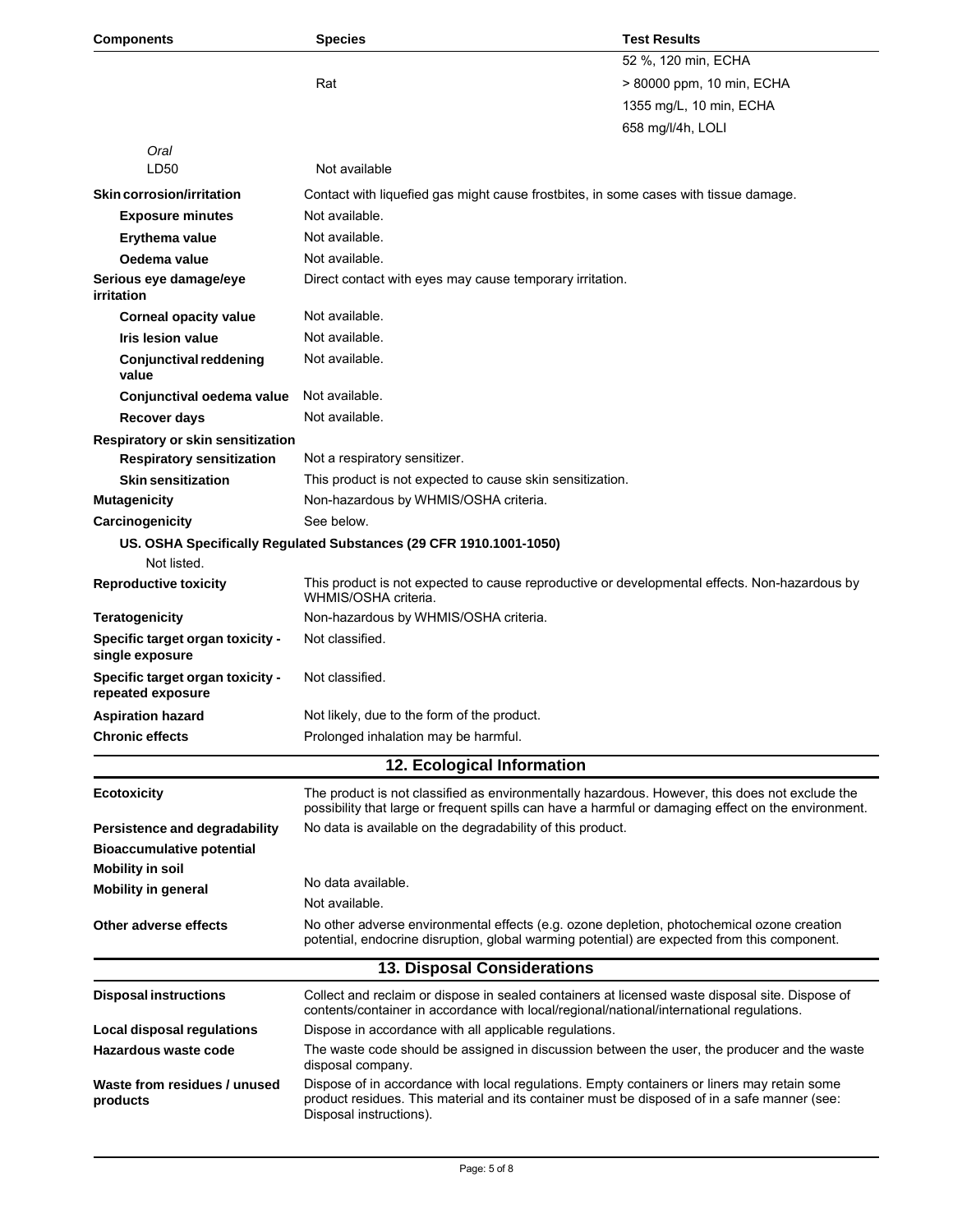**Contaminated packaging** Since emptied containers may retain product residue, follow label warnings even after container is emptied. Empty containers should be taken to an approved waste handling site for recycling or disposal.

#### **14. Transport Information**

|                               | Transport of Dangerous Goods In accordance with Part 2.2.1 (SOR/2014-152) of the Transportation of Dangerous Goods |
|-------------------------------|--------------------------------------------------------------------------------------------------------------------|
| (TDG) Proof of Classification | Regulations, we certify that the classification of this product is correct as of the SDS date of issue.            |

#### **U.S. Department of Transportation (DOT)**

| <b>Basic shipping requirements:</b>              |                            |
|--------------------------------------------------|----------------------------|
| <b>UN</b> number                                 | UN1075                     |
| Proper shipping name                             | Petroleum gases, liquefied |
| <b>Hazard class</b>                              | 2.1                        |
| <b>Special provisions</b>                        | T50, N95                   |
| <b>Packaging exceptions</b>                      | 306                        |
| Packaging non bulk                               | 304                        |
| Packaging bulk                                   | 314, 315                   |
| Transportation of Dangerous Goods (TDG - Canada) |                            |
| <b>Basic shipping requirements:</b>              |                            |
| <b>UN number</b>                                 | UN1950                     |
| Proper shipping name                             | AEROSOLS, flammable        |
| <b>Hazard class</b>                              | 2.1                        |
| Packaging exceptions                             | Limited Quantity Index 1 L |
|                                                  |                            |

| This product has been classified in accordance with the hazard criteria of the HPR and the SDS<br>contains all the information required by the HPR. |  |
|-----------------------------------------------------------------------------------------------------------------------------------------------------|--|
| <b>Canada DSL Challenge Substances: Listed substance</b>                                                                                            |  |
| I isted.                                                                                                                                            |  |
| Canada NPRI VOCs with Additional Reporting Requirements: Mass reporting threshold/Identification Number                                             |  |
| 1 TONNES                                                                                                                                            |  |
| Export Control List (CEPA 1999, Schedule 3)                                                                                                         |  |
|                                                                                                                                                     |  |
|                                                                                                                                                     |  |
|                                                                                                                                                     |  |
| <b>Precursor Control Regulations</b>                                                                                                                |  |
|                                                                                                                                                     |  |
| This is consumer product and exempt from WHMIS regulation.                                                                                          |  |
| This product is a "Hazardous Chemical" as defined by the OSHA Hazard Communication<br>Standard, 29 CFR 1910.1200                                    |  |
| TSCA Section 12(b) Export Notification (40 CFR 707, Subpt. D)                                                                                       |  |
|                                                                                                                                                     |  |
| <b>CERCLA Hazardous Substance List (40 CFR 302.4)</b>                                                                                               |  |
| Listed.                                                                                                                                             |  |
|                                                                                                                                                     |  |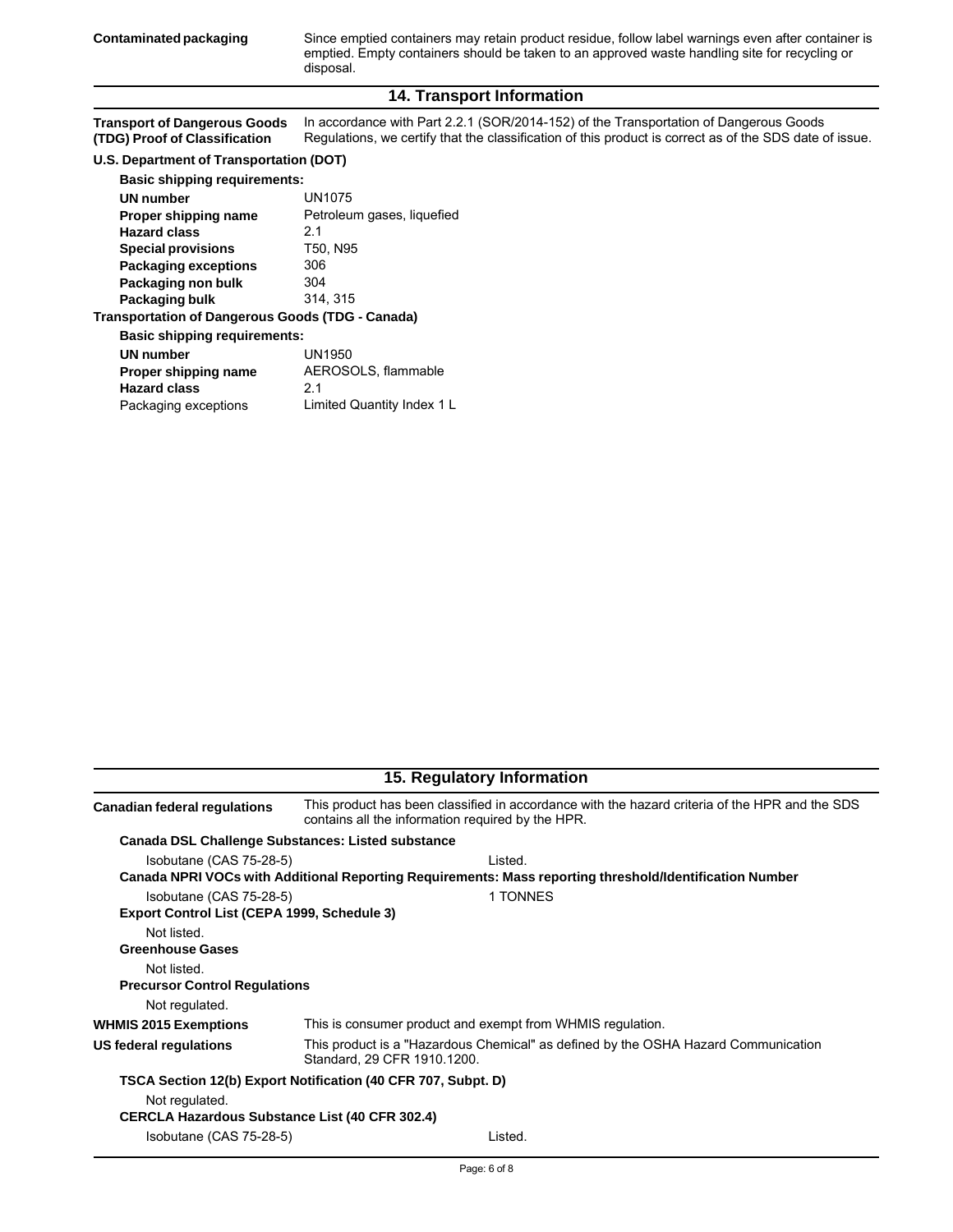| Not listed.                                      | US. OSHA Specifically Regulated Substances (29 CFR 1910.1001-1050)                                                                     |                        |
|--------------------------------------------------|----------------------------------------------------------------------------------------------------------------------------------------|------------------------|
|                                                  | Superfund Amendments and Reauthorization Act of 1986 (SARA)                                                                            |                        |
| <b>Hazard categories</b>                         | Immediate Hazard - No<br>Delayed Hazard - No<br>Fire Hazard - Yes<br>Pressure Hazard - Yes<br>Reactivity Hazard - No                   |                        |
| <b>SARA 302 Extremely</b><br>hazardous substance | No.                                                                                                                                    |                        |
| SARA 311/312 Hazardous<br>chemical               | No.                                                                                                                                    |                        |
| SARA 313 (TRI reporting)<br>Not regulated.       |                                                                                                                                        |                        |
| Other federal regulations                        |                                                                                                                                        |                        |
|                                                  | Clean Air Act (CAA) Section 112 Hazardous Air Pollutants (HAPs) List                                                                   |                        |
| Not regulated.                                   | Clean Air Act (CAA) Section 112(r) Accidental Release Prevention (40 CFR 68.130)                                                       |                        |
| Isobutane (CAS 75-28-5)                          |                                                                                                                                        |                        |
| <b>US state regulations</b>                      | See below                                                                                                                              |                        |
|                                                  | US - Illinois Chemical Safety Act: Listed substance                                                                                    |                        |
| Isobutane (CAS 75-28-5)                          |                                                                                                                                        |                        |
|                                                  | US - Louisiana Spill Reporting: Listed substance                                                                                       |                        |
| Isobutane (CAS 75-28-5)                          | Listed.                                                                                                                                |                        |
| US - Minnesota Haz Subs: Listed substance        |                                                                                                                                        |                        |
| Isobutane (CAS 75-28-5)                          | Listed.                                                                                                                                |                        |
|                                                  | US - New Jersey RTK - Substances: Listed substance                                                                                     |                        |
| Isobutane (CAS 75-28-5)                          |                                                                                                                                        |                        |
|                                                  | US - Texas Effects Screening Levels: Listed substance                                                                                  |                        |
| Isobutane (CAS 75-28-5)                          | Listed.                                                                                                                                |                        |
| US. Massachusetts RTK - Substance List           |                                                                                                                                        |                        |
| Isobutane (CAS 75-28-5)                          |                                                                                                                                        |                        |
|                                                  | US. New Jersey Worker and Community Right-to-Know Act                                                                                  |                        |
| Isobutane (CAS 75-28-5)                          | US. Pennsylvania Worker and Community Right-to-Know Law                                                                                |                        |
| Isobutane (CAS 75-28-5)<br>US. Rhode Island RTK  |                                                                                                                                        |                        |
| Isobutane (CAS 75-28-5)                          |                                                                                                                                        |                        |
| US. California Proposition 65<br>Not Listed.     |                                                                                                                                        |                        |
| <b>Inventory status</b>                          |                                                                                                                                        |                        |
| Country(s) or region                             | Inventory name                                                                                                                         | On inventory (yes/no)* |
| Canada                                           | Domestic Substances List (DSL)                                                                                                         | Yes                    |
| Canada                                           | Non-Domestic Substances List (NDSL)                                                                                                    | No                     |
| United States & Puerto Rico                      | Toxic Substances Control Act (TSCA) Inventory                                                                                          | Yes                    |
|                                                  | *A "Yes" indicates that all components of this product comply with the inventory requirements administered by the governing country(s) |                        |

## **16. Other Information**